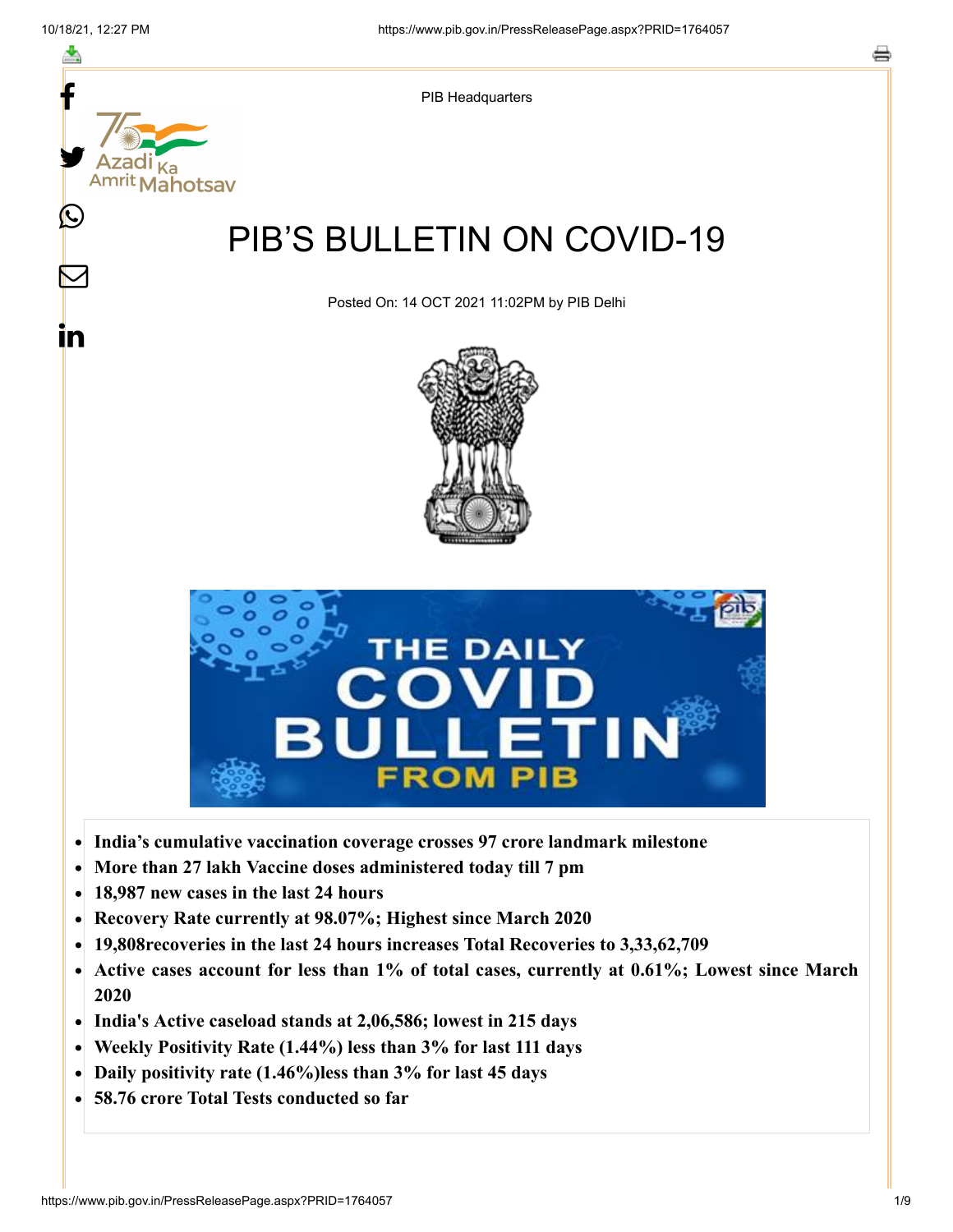f

y.

 $\bf \Omega$ 

 $\bm{\nabla}$ 

<u>in</u>



**BMoHFW INDIA** @ @mohfwindia **n**ohfwindia

emohfw\_india

@mohfw\_india

## **COVID-19 Update**

**India's cumulative vaccination coverage crosses 97 crore landmark milestone More than 27 lakh Vaccine doses administered today till 7 pm Recovery Rate currently at 98.07%; Highest since March 2020 18,987 New Cases reported in the last 24 hours India's Active Caseload (2,06,586) is 0.61% of Total Cases Weekly Positivity Rate (1.44%) less than 3% for last 111 days**

**垂 mohfw.gov.in** 

@MoHFWIndia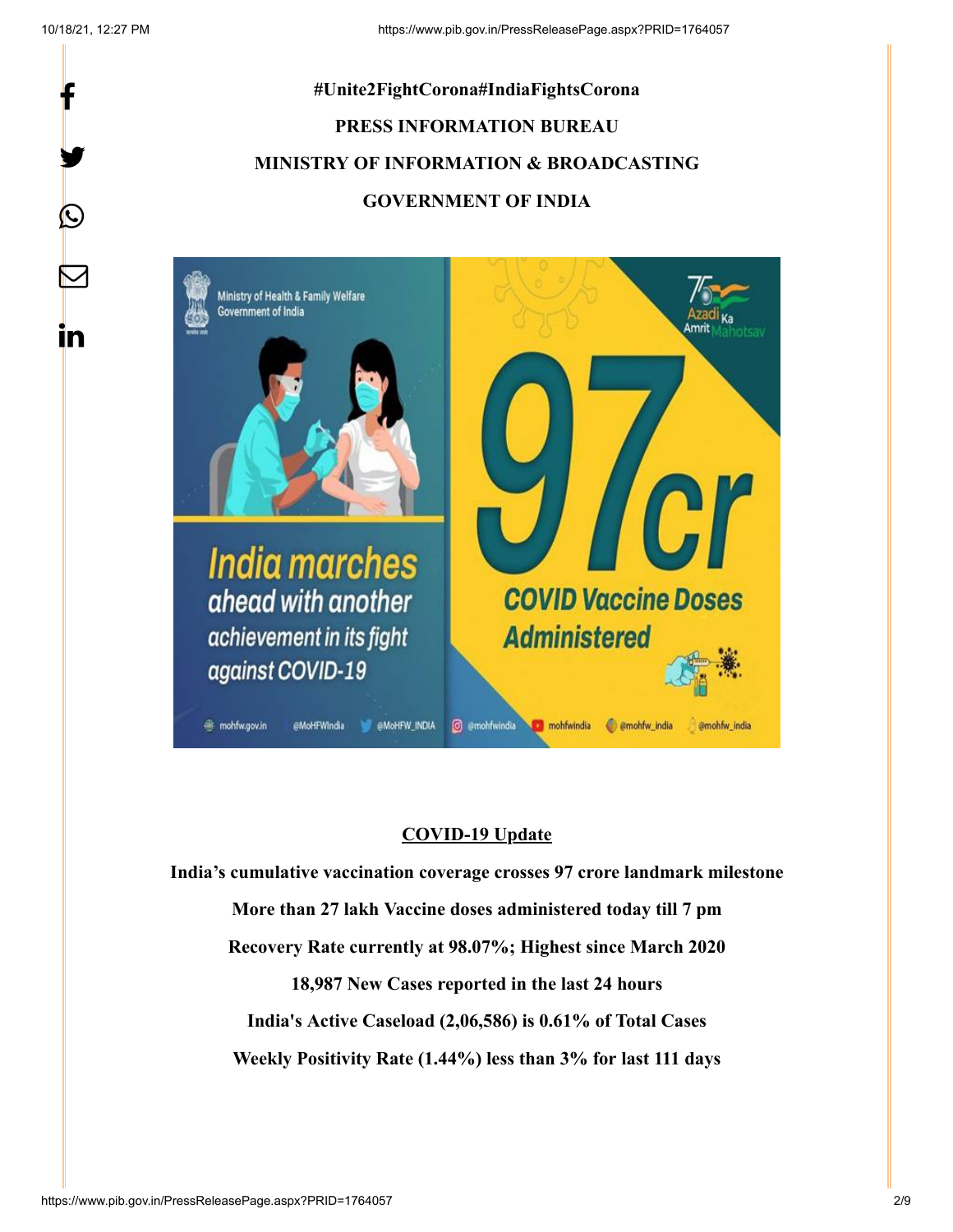Y.

India's COVID-19 vaccination coverage has achieved **97 Crore landmark milestone (97,11,20,405)** today. More than **27 lakh (27,62,523)** Vaccine Doses have been administered till 7 pm today. The daily vaccination tally is expected to increase with the compilation of the final reports for the day by late tonight. f

The cumulative coverage of vaccine doses, segregated based on population priority groups, is as follows:

| $\bigcirc$                                   | <b>Cumulative Vaccine Dose Coverage</b> |           |  |
|----------------------------------------------|-----------------------------------------|-----------|--|
| <b>N</b> HCWs                                | 1 <sup>st</sup> Dose                    | 10375693  |  |
| in                                           | $2nd$ Dose                              | 9065616   |  |
| <b>FLWs</b>                                  | $1st$ Dose                              | 18361083  |  |
|                                              | $2nd$ Dose                              | 15482139  |  |
| Age Group 18-44 years                        | $1st$ Dose                              | 391045406 |  |
|                                              | $2nd$ Dose                              | 108093471 |  |
| Age Group 45-59 years                        | $1st$ Dose                              | 167206130 |  |
|                                              | $2nd$ Dose                              | 85245072  |  |
| Over 60 years                                | $1st$ Dose                              | 105467791 |  |
|                                              | $2nd$ Dose                              | 60778004  |  |
| Cumulative 1 <sup>st</sup> dose administered |                                         | 692456103 |  |
| Cumulative 2 <sup>nd</sup> dose administered |                                         | 278664302 |  |
| <b>Total</b>                                 |                                         | 971120405 |  |

Today's achievement in the vaccination exercise, segregated by population priority groups, is as follows:

**Date: 14<sup>th</sup>October, 2021 (272<sup>nd</sup>Day)**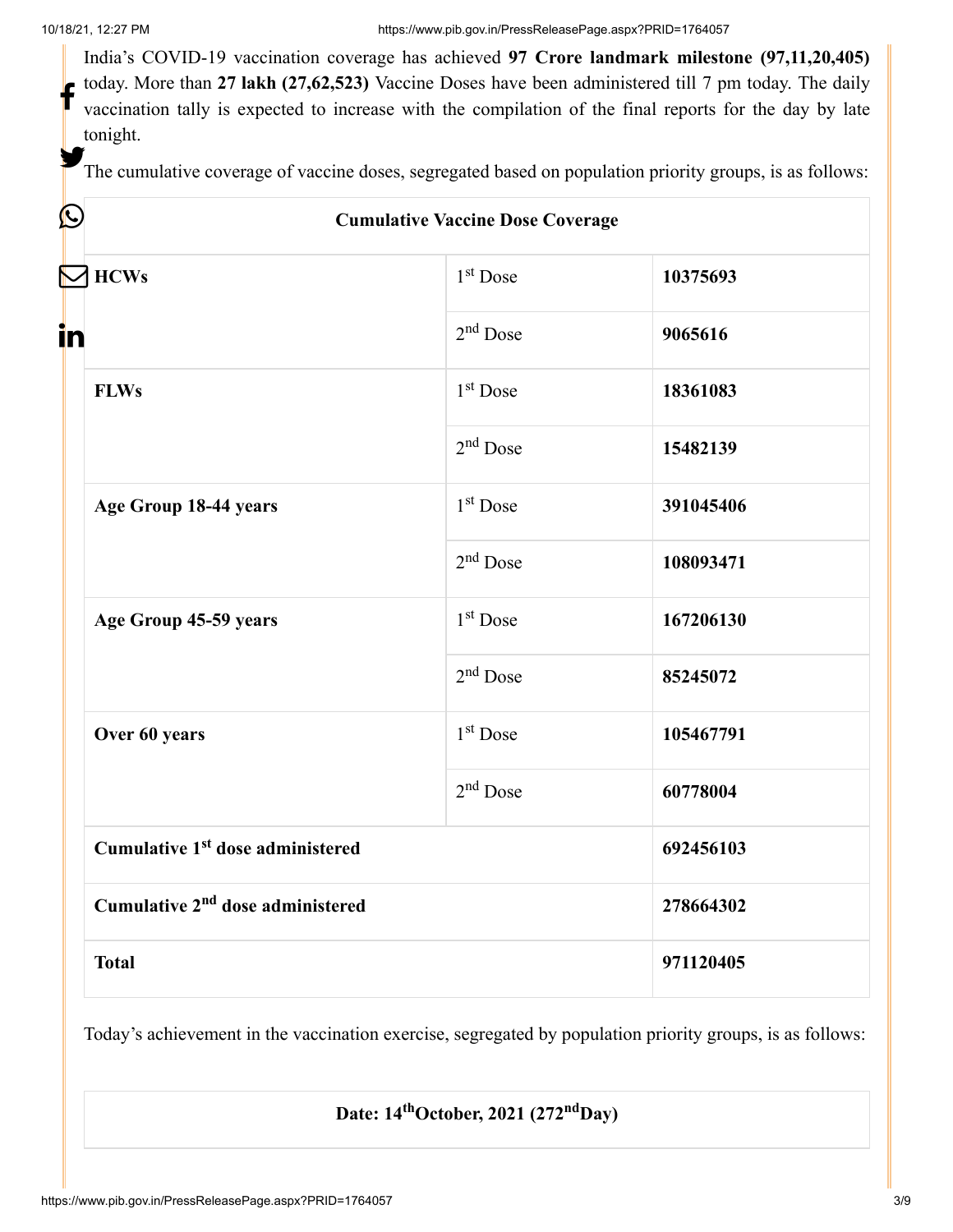| f            | <b>HCWs</b>                                | $1st$ Dose           | 51      |
|--------------|--------------------------------------------|----------------------|---------|
|              |                                            | $2nd$ Dose           | 6816    |
| $\bf \Omega$ | <b>FLWs</b>                                | 1 <sup>st</sup> Dose | 646     |
|              |                                            | $2nd$ Dose           | 25060   |
| in           | Age Group 18-44 years                      | 1 <sup>st</sup> Dose | 892766  |
|              |                                            | $2nd$ Dose           | 1009715 |
|              | Age Group 45-59 years                      | 1 <sup>st</sup> Dose | 209825  |
|              |                                            | $2nd$ Dose           | 321540  |
|              | Over 60 years                              | 1 <sup>st</sup> Dose | 124329  |
|              |                                            | $2nd$ Dose           | 171775  |
|              | 1st Dose Administered in Total             |                      | 1227617 |
|              | 2 <sup>nd</sup> Dose Administered in Total |                      | 1534906 |
| <b>Total</b> |                                            |                      | 2762523 |

The vaccination exercise as a tool to protect the most vulnerable population groups in the country from COVID-19 continues to be regularly reviewed and monitored at the highest level.

The recovery of **19,808** patients in the last 24 hours has increased the cumulative tally of recovered patients (since the beginning of the pandemic) to **3,33,62,709.**

Consequently, India's recovery rate stands at **98.07%**. Recovery Rate is currently at its highest peak since March 2020.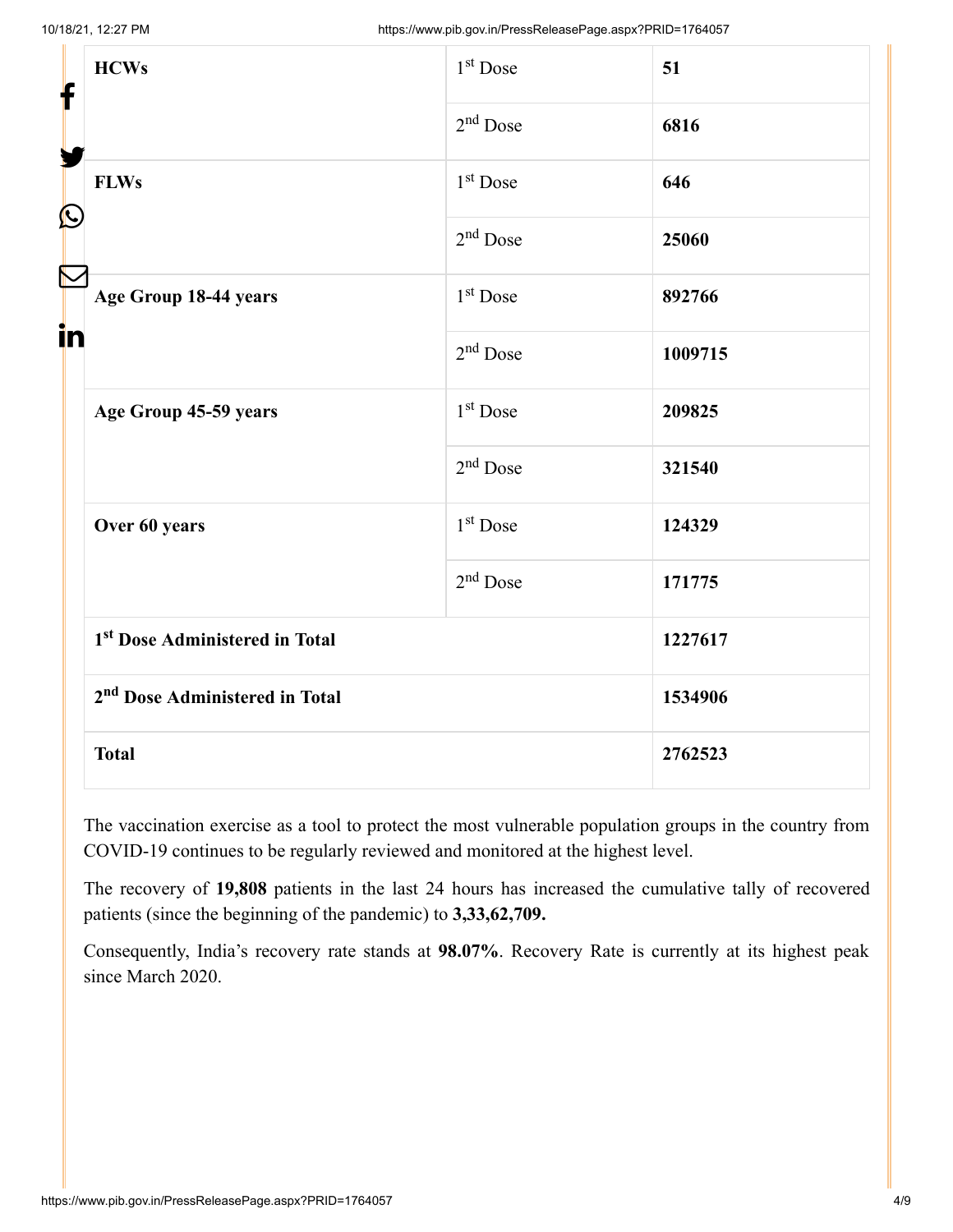10/18/21, 12:27 PM https://www.pib.gov.in/PressReleasePage.aspx?PRID=1764057



Sustained and collaborative efforts by the Centre and the States/UTs continue the trend of less than 50,000 Daily New Cases that is being reported for 109 consecutive days now.

**18,987 new cases** were reported in the last 24 hours.



The Active Caseload is presently **2,06,586,** which is the **lowest in 215 days.**Active cases presently constitute **0.61%** of the country's total Positive Cases.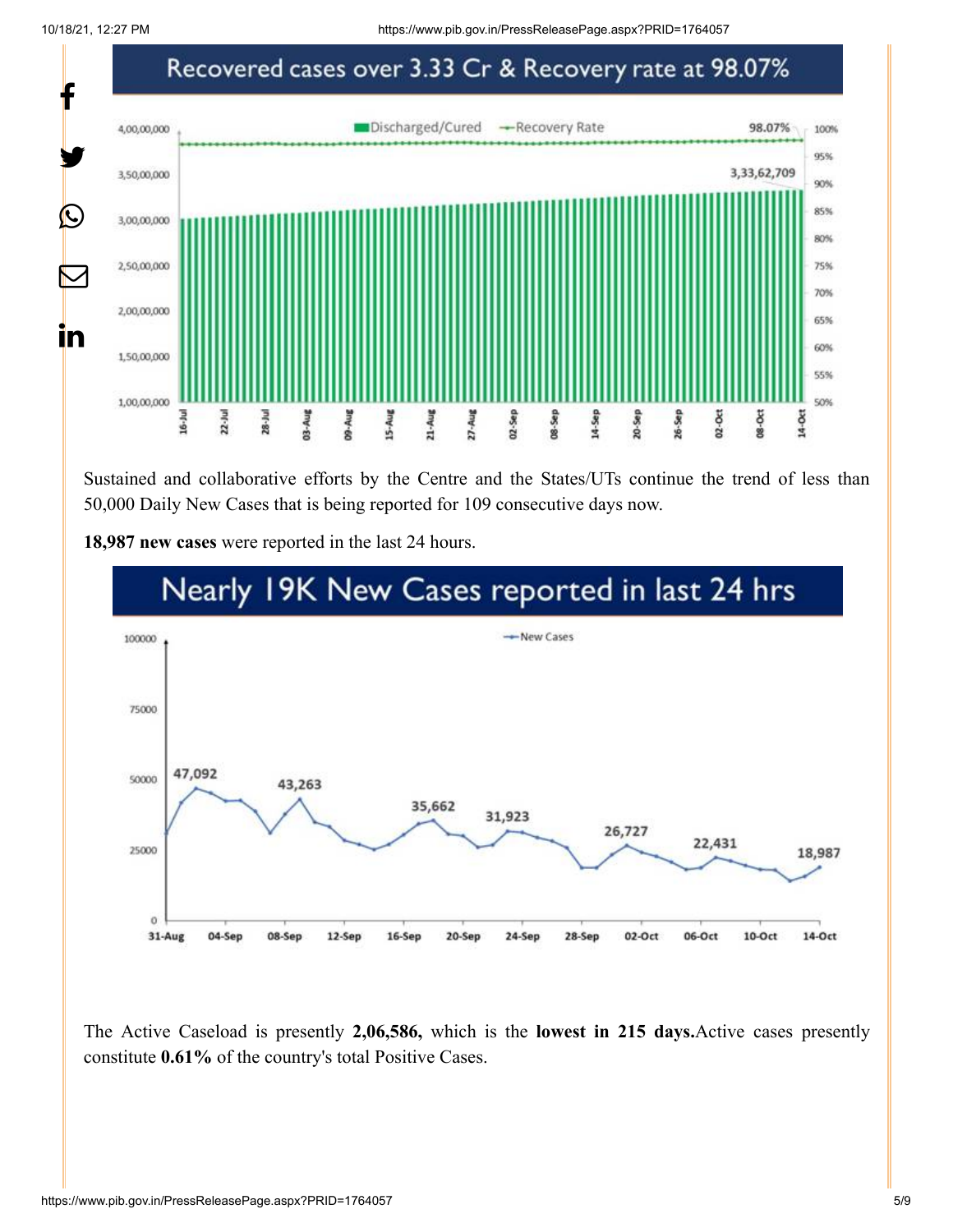



The testing capacity across the country continues to be expanded. The last 24 hours saw a total of

13,01,083tests being conducted. India has so far conducted over **58.76 Cr (58,76,64,525**) cumulative tests.

While testing capacity has been enhanced across the country, **Weekly Positivity Rate at 1.44% remains less than 3% for the last 111 days now.** The **Daily Positivity rate reported to be1.46%.** The daily Positivity rate has remained below 3% for last 45 days and below 5% for 128 consecutive days now.

Details:<https://pib.gov.in/PressReleasePage.aspx?PRID=1763784>

Details:<https://pib.gov.in/PressReleseDetail.aspx?PRID=1764021>

## **Update on COVID-19 Vaccine Availability in States/UTs**

## **More than 98.88 Crore vaccine doses provided to States/UTs**

## **More than 8.89 Crore balance and unutilized vaccine doses still available with States/UTs**

As part of the nationwide vaccination drive, Government of India has been supporting the States and UTs by providing them COVID Vaccines free of cost. In the new phase of the universalization of the COVID19 vaccination drive, the Union Government will procure and supply (free of cost) 75% of the vaccines being produced by the vaccinemanufacturers in the country to States and UTs.

| <b>VACCINE DOSES</b> | (As on 14 <sup>th</sup> October 2021) |
|----------------------|---------------------------------------|
| <b>SUPPLIED</b>      | 98,88,80,235                          |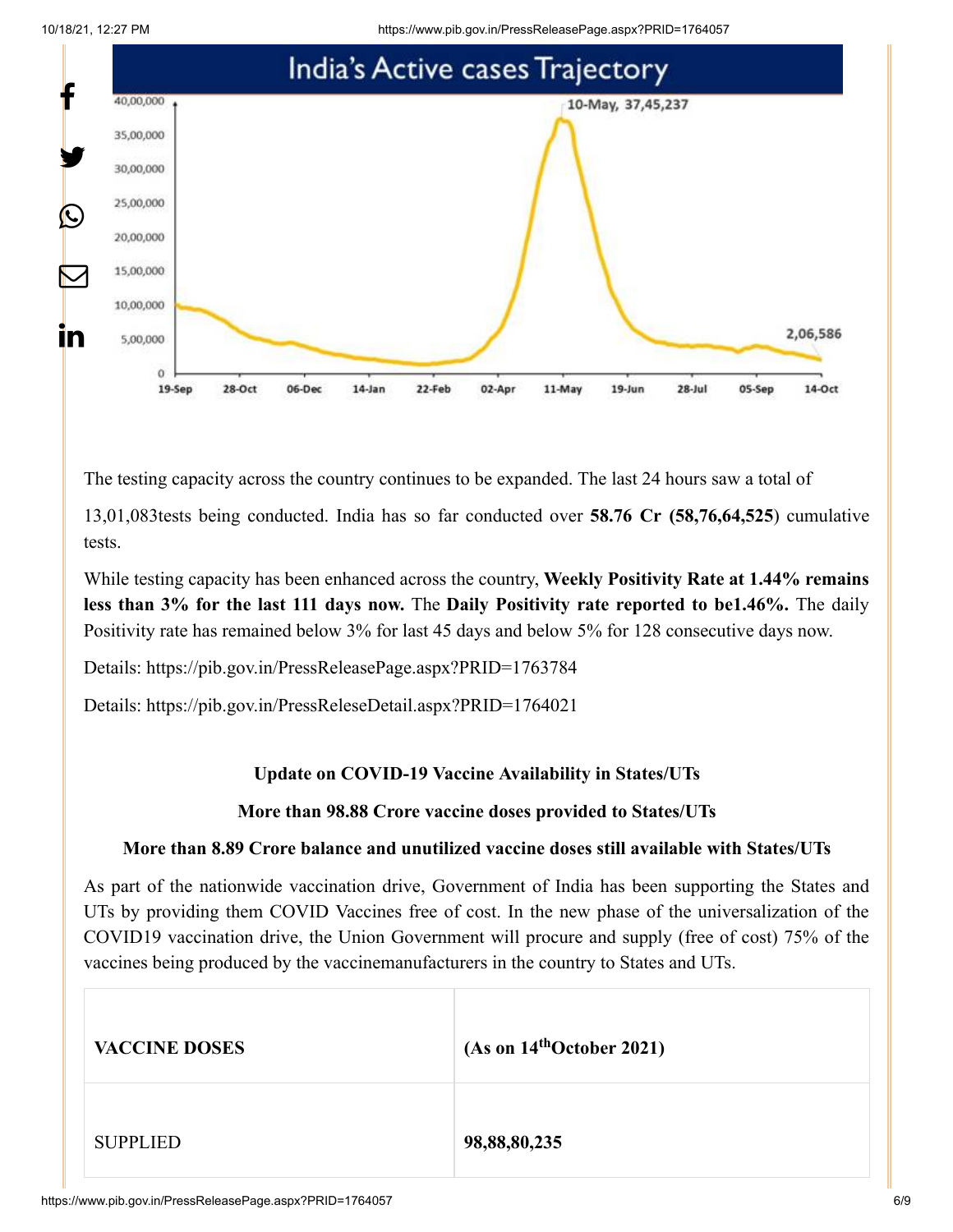f

У.

(L

BALANCE AVAILABLE **8,89,08,435**

More than **98.88 crore (98,88,80,235)** vaccine doses have been provided to States/UTs so far through Govt of India (free of cost channel) and through direct state procurement category.

More than **8.89 Cr (8,89,08,435)** balance and unutilized COVID Vaccine doses are still available with in the States/UTs to be administered.

Details:<https://pib.gov.in/PressReleasePage.aspx?PRID=1763781>

**Country's first 'One Health' consortium launched by D/o Biotechnology, Post COVID 19**

COVID-19 pandemic showed the relevance of 'One Health' principles in the governance of infectious diseases, specially efforts to prevent and contain zoonotic diseases throughout the world. The risk of infectious agents capable of jumping the barriers of species is increasing, mainly because of the potential of novel infectious agents to spread rapidly around the globe due to increased travel, food habits and trade across borders . Such diseases have devastating impacts on animals, human, health systems, and economies, requiring years of social and economic recovery. Sensing this urgent need, the Department of Biotechnology (DBT), Ministry of Science and Technology, GoI supported a mega consortium on 'One Health'. Dr. Renu Swarup, Secretary, Department of Biotechnology, Govt. of launched the First 'One Health' project of DBT through video conferencing. This programme envisages carrying out surveillance of important bacterial, viral and parasitic infections of zoonotic as well as transboundary pathogens in India, including the North-eastern part of the country. Use of existing diagnostic tests and the development of additional methodologies when required are mandated for the surveillance and for understanding the spread of emerging diseases.

Details:<https://pib.gov.in/PressReleasePage.aspx?PRID=1763772>

**Important Tweets**